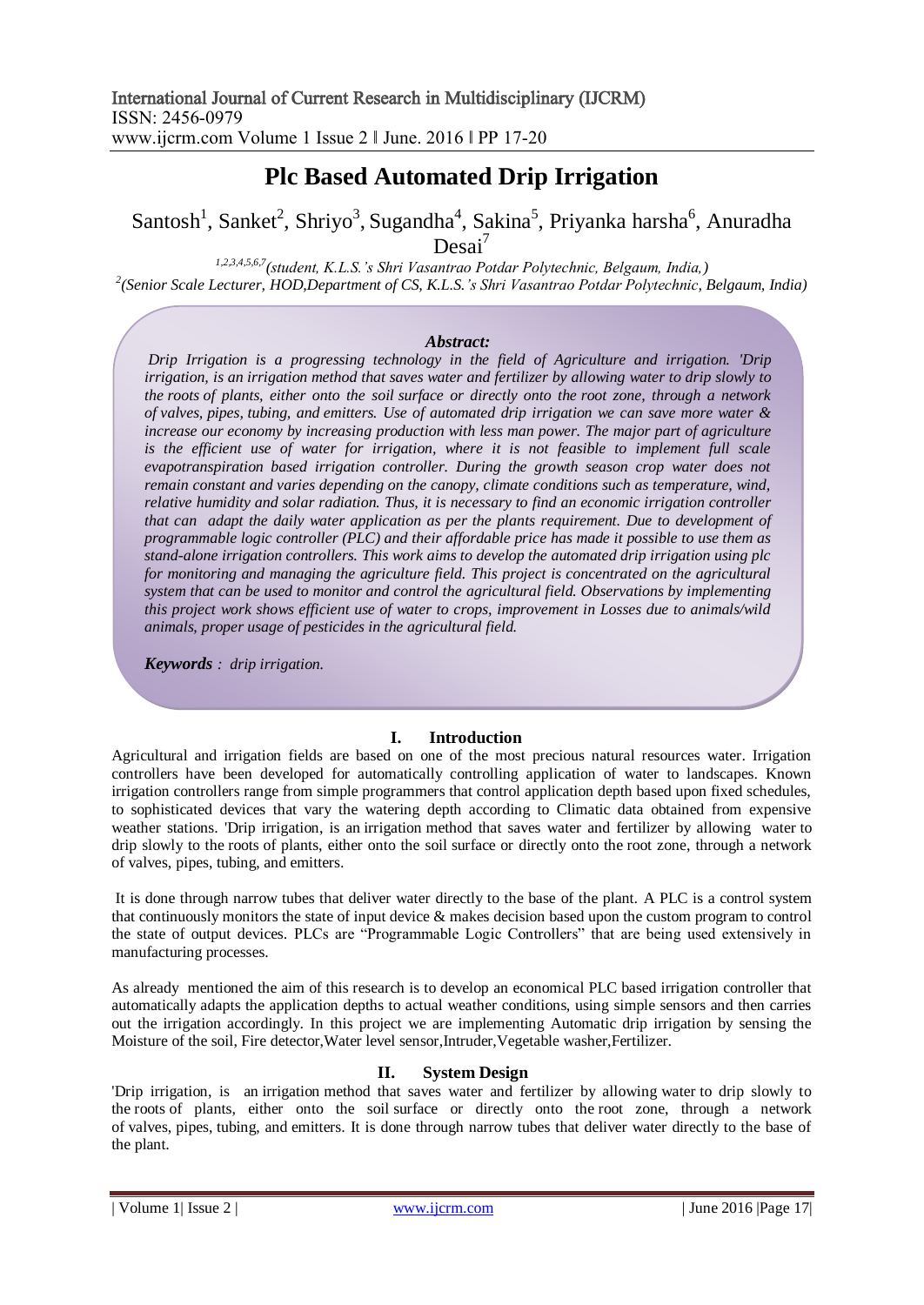**III. Moisture sensing**



Fig:4.1 Moisture Sensor

The PLC is connected to soil moisture sensor through the solenoid valves (control valves).

The soil moisture sensor takes a reading of amount of water present in the soil and uses the information to open or close the control valves.

The dripping of water is based on the two condition as follows

- 1) If the soil is dry the soil moisture sensor senses this condition and sends command to plc to open the control valves and thus the dripping process starts.
- 2) If the soil is wet the soil moisture sensor senses this condition and sends command to plc to close the control valves and thus the dripping process stops.



**IV. Water level sensor**

Fig:4.2 Water Level Detection

Overhead tank is used to supply water throughout the field.It senses two levels : high level & low level. When it senses water at low level it passes signal to IC 4093,this IC sends signal to 12v relay ,the output generated by this relay is fed as input to plc.PLC generates an output and 24v relay turns on the motor As soon as IC 4093 detects the water in overhead tank at high level the motor is turned off

**V. Intruder**



Fig:4.3 intruder

If any animal tries to get in the field for grazing and harming crops, there is a leaf switch placed on borders of field, if animals tries to enter, the leaf switch triggers IC 555 timer and this timer turns ON the buzzer and hence alerts the farmer.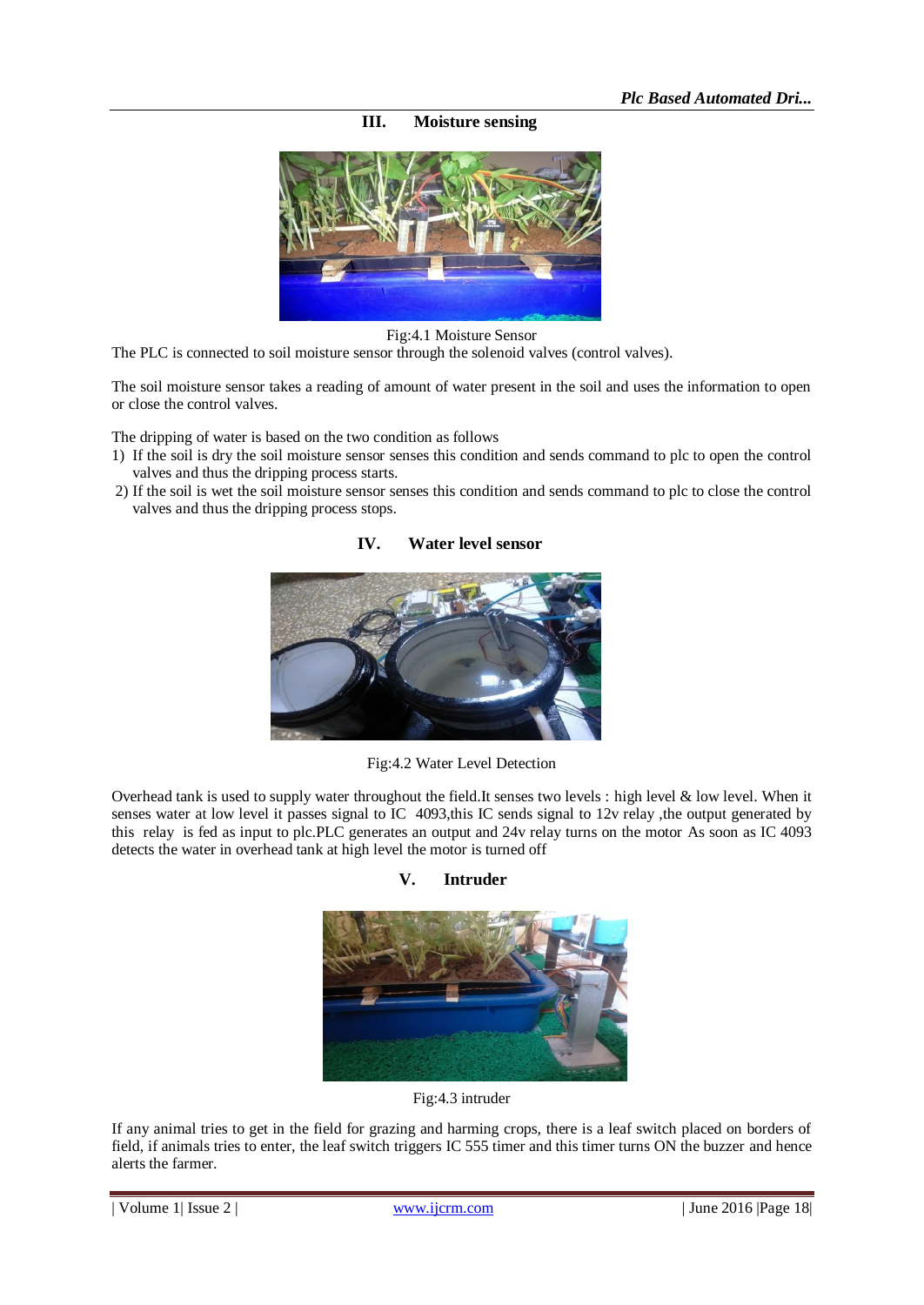**VI. Fire detector**



Fig:4.4 fire detection

Due to any mishap if the field catches fire, thermistor (temperature) sensor detects change in temperature its sends signal to IC 555, this IC sends signal to plc and plc generates an output which turns on motor and water starts sprinkling over the entire field. When the temperature goes low the motor is automatically turned off.



**VII. Vegetable Washer**

Fig:4.5 vegetable washer

A toggle switch is placed, when it is turned ON the PLC generates two output one for solenoid valve one for motor. The farmer has to insert vegetables in the washer, the solenoid valve supplies water and the motor rotates the washer. Thus the vegetables are washed.



## **VIII. Fertilizer**

There are chances of crops getting destroyed due to harmful insects. To take precautions the farmer has to put fertilizer throughout the field, he turns on the switch & the fertilizer starts flowing through solenoid valve towards entire field.

Fig:4.6 fertilizer